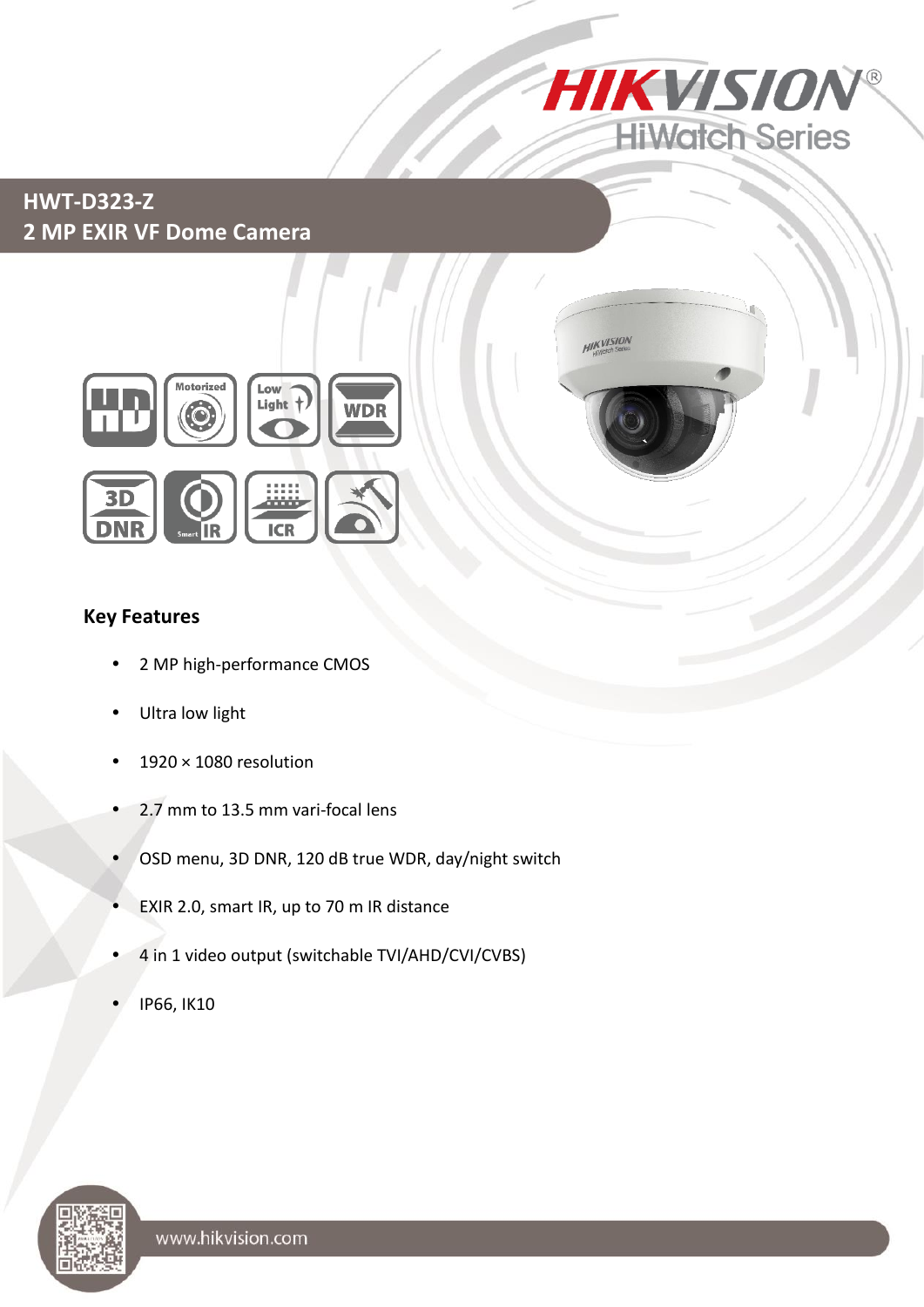

# **Specifications**

T

| <b>Camera</b>               |                                                                              |
|-----------------------------|------------------------------------------------------------------------------|
| Image Sensor                | 2 MP CMOS image sensor                                                       |
| Signal System               | PAL/NTSC                                                                     |
| Video Frame Rate            | PAL: 1080p@25fps<br>NTSC: 1080p@30fps                                        |
| Resolution                  | 1920 (H) × 1080 (V)                                                          |
| Min. Illumination           | $0.005$ Lux@(F1.2, AGC ON), 0 Lux with IR                                    |
| <b>Shutter Time</b>         | PAL: 1/25 s to 1/50, 000 s<br>NTSC: 1/30 s to 1/50, 000 s                    |
| Lens                        | 2.7 mm to 13.5 mm                                                            |
| Horizontal Field of View    | 102.4° to 31°                                                                |
| Lens Mount                  | $\Phi$ 14                                                                    |
| Day & Night                 | IR cut filter                                                                |
| Angle Adjustment            | Pan: 0° to 355°, Tilt: 0° to 75°, Rotation: 0° to 355°                       |
| Synchronization             | Internal synchronization                                                     |
| WDR (Wide Dynamic Range)    | 120 dB                                                                       |
| <b>Menu</b>                 |                                                                              |
| AGC                         | High/Medium/Low                                                              |
| D/N Mode                    | Auto/Color/BW (Black and White)                                              |
| <b>HLC</b>                  | Support                                                                      |
| <b>BLC</b>                  | Support                                                                      |
| <b>WDR</b>                  | Support                                                                      |
| Language                    | English                                                                      |
| Functions                   | Brightness, Sharpness, 3D DNR, Mirror, Smart IR                              |
| <b>Interface</b>            |                                                                              |
| Video Output                | 1 HD analog output                                                           |
| Switch Button               | TVI/AHD/CVI/CVBS                                                             |
| <b>General</b>              |                                                                              |
| <b>Operating Conditions</b> | -40 °C to 60 °C (-40 °F to 140 °F), Humidity: 90% or less (non-condensation) |
| Power Supply                | 12 VDC ±25%                                                                  |
| Power Consumption           | Max. 7.7 W                                                                   |
| Protection Level            | IP66, IK10                                                                   |
| Material                    | Metal                                                                        |
| IR Range                    | Up to 70 m                                                                   |
| Dimensions                  | $\varnothing$ 143 mm × 106.7 mm (5.62" × 4.19")                              |
| Weight                      | Approx. 671 g (1.48 lb.)                                                     |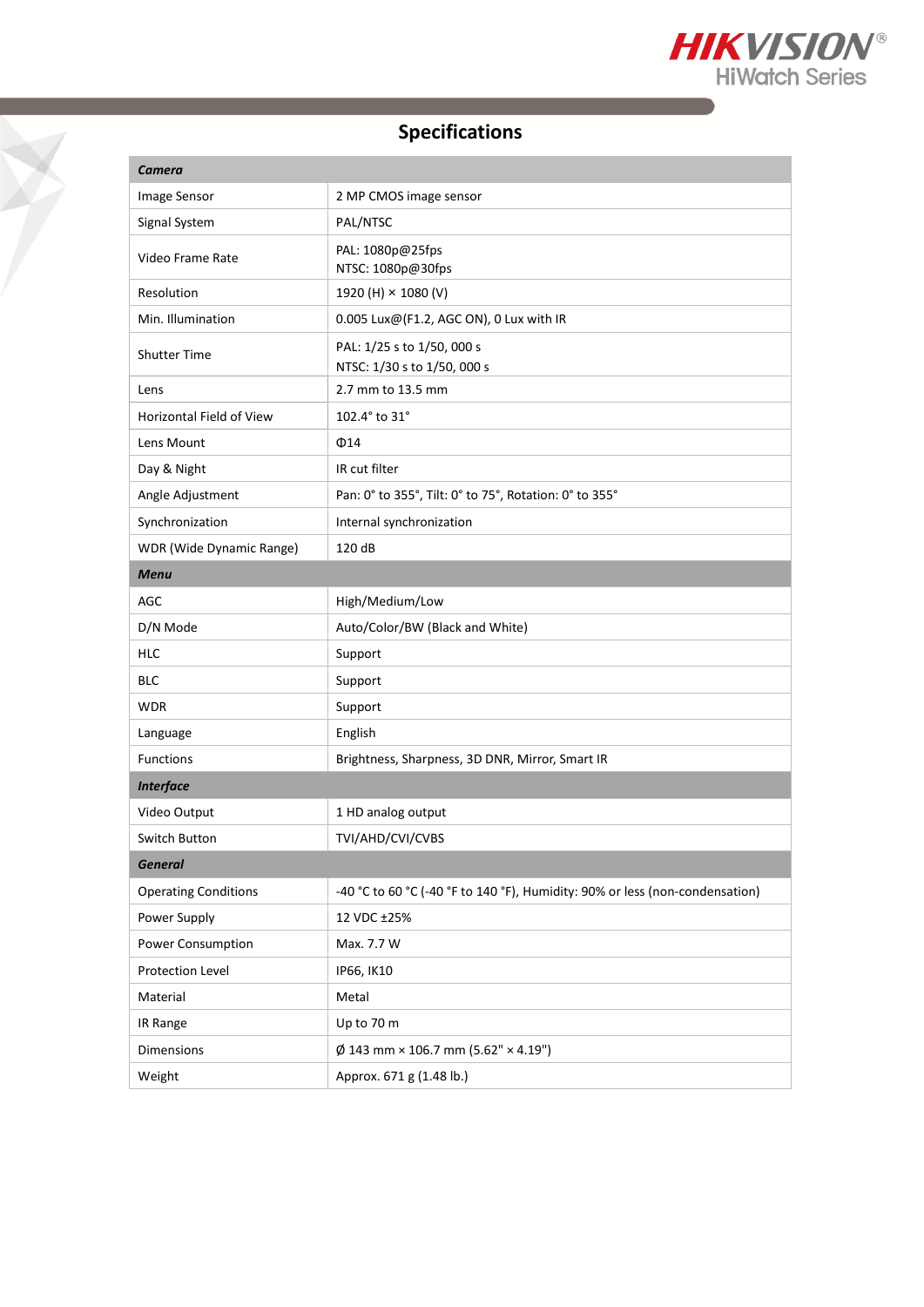

 $120°$ 

 $\sigma$ 

Ó

 $\overline{\overline{\mathbf{C}}}$ 

闵

 $\overset{\circ}{\mathscr{A}}$ 

## **Order Model**

HWT-D323-Z

### **Dimension**